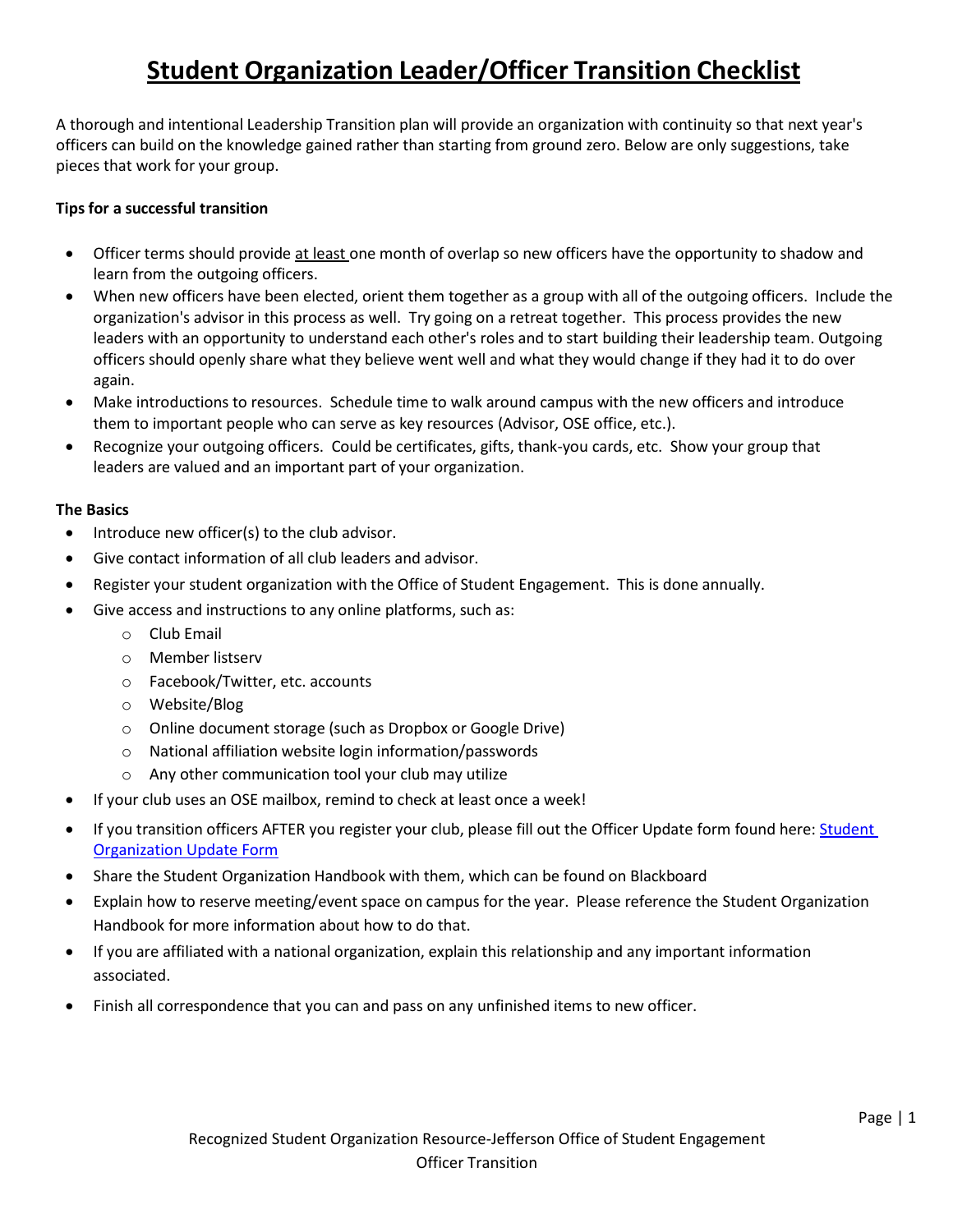#### **Share any and ALL documents**

Sharing documents electronically allows new officers to easily update/change. Hard copy binders are an option as well, but harder to pass along to future leaders or edit documents. Google Drive and/or Dropbox are two popular online tools to help store documents online easily. Below are ideas of what to include:

- Mission, philosophy, goals and/or purpose of the organization
- Organization history
- Constitution/By-Laws
- Budgets/Financial reports
- Meeting minutes
- Agendas
- Any evaluations of events/programs
- Calendar of events and deadlines
- Officer position descriptions
- Committee position descriptions
- Organizational chart for organization
- Election process and timeline
- Membership recruitment information and timeline
- List of members and their contact information (e-mail, phone number).
- List of people expressing an interest but not joining/paying and their contact information
- If your club has dues, include the list of who has paid/not paid
- Membership application, if applicable
- Past Correspondence
	- o E-mails to the chapter/organization
	- o E-mails from the advisor with important information
- Special Events
	- o Event planning guide/checklist for any past events or programs
	- o Sample posters/flyers from past projects, old press releases, Event Approval process instructions, Event Planning Guide, Campus events contact list
	- $\circ$  Copies of all Chapter/Organization event materials (e.g., invitations, posters, awards, informative quarter sheets, etc.)
- **Contacts** 
	- o Office of Student Engagement
	- o Professional contacts in the area
	- o Chapter/Organization specific contacts
- Marketing
	- o Logos (club logos, past events, etc.)
	- o Any past print publications, press releases
	- o Photos
	- o Marketing/branding policy set by your club

#### **Finances**

- Discuss the financial status of the organization
- Share where your organization receives money from
- If your club received student organization funding, share information and budget
- Get new leadership on as signers on your bank account and old leadership off--Hand over any online passwords.
- Discuss any fundraising plans or goals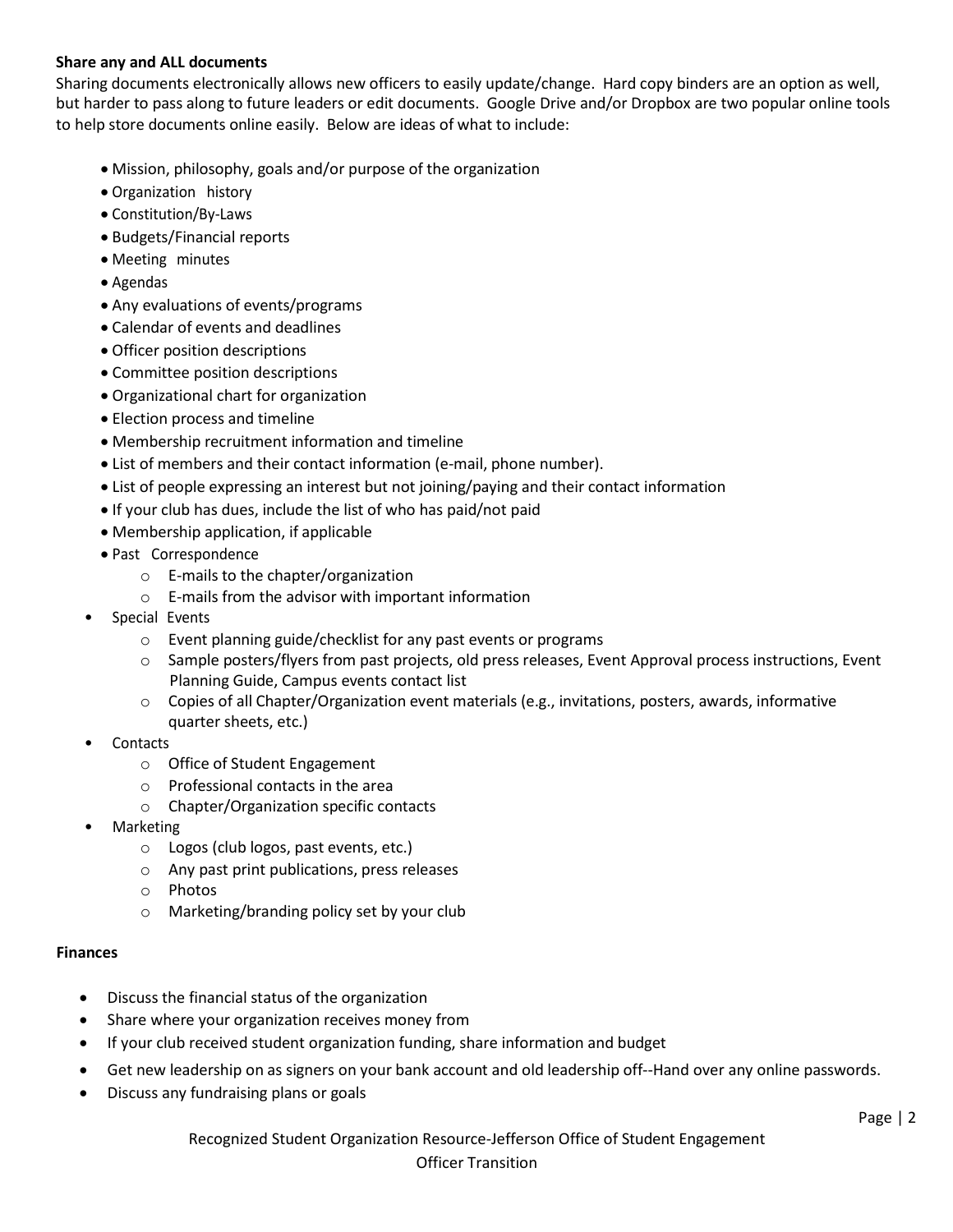- Pass along checkbook
- Documents to share: Budget spreadsheet, past student organization funding applications, any approved budgets

## **Introduce & Explain the Office of Student Engagement (OSE)**

Explain this office provides support and resources to all Student Organizations. Feel free to stop by our office in Kanbar 317 to introduce your new officer(s)!

- Become a Registered Student Organization
	- o *All student organizations must register annually to become a recognized club.*
- Student Organization Funding
	- o *Recognized Student Organizations can request funding from SGA.*
- Blackboard
	- o *OSE hosts their online resources (such as this document) to help clubs be successful as well as many other resources and all things clubs!*
- Fall & Spring Involvement Fairs
	- o *OSE hosts an Involvement Fair in August and January and clubs are invited to participate to recruit new members.*
- Photocopying
	- o *All Recognized Student Organizations are eligible for free photocopying through the Office of Student Engagement. (There are limits to this privilege)*
- Large Program Request
	- o *If you are hosting a large event on campus, you must meet with the Assistant Director of Student Engagement for Campus Activities. You must do this at least 4 weeks before your scheduled event.*
- Information
	- o *Keep your contact information up to date with OSE to make sure you receive important updates and announcements.*

#### **Pass along your wisdom!**

You may not see it as wisdom, but being in a position for a year (or whatever amount of time) is invaluable! You have learned important things along the way that can help future leaders. Mistakes, tips, tricks, ideas and successes are all important things to share. Think: What would you have wanted to know when you took office?

- Using the hindsight that you now have, identify the areas of responsibility, people, details, phone numbers, etc. that you wish someone had told you when you took office
- Review the organization's constitution, by-laws, written material, and goals and outline any areas needing attention or revision
- Culture of the group
- Tips of running an effective meeting
- Ideas for improvement
- Prepare an end-of-the-year report incorporating the organization's goals, activities, and accomplishments
- Recruitment ideas
- Fundraising ideas/projects
- Do not "drop off the face of the earth" be available for consultation or questions